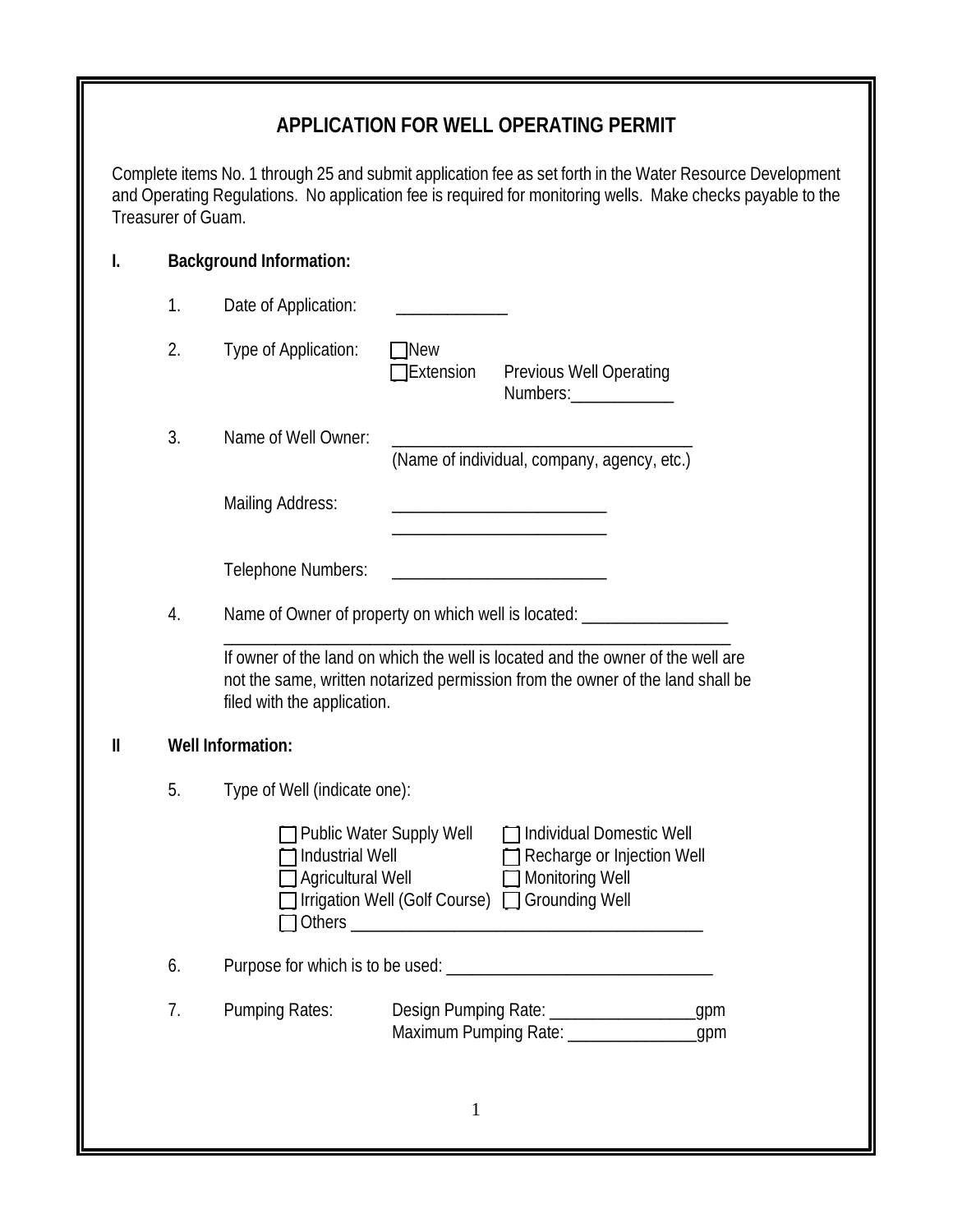|     | 8.  | <b>Estimated Hours of Operation:</b><br>$\frac{1}{2}$ per day<br>per month<br>per year                                                                                                                                                               |
|-----|-----|------------------------------------------------------------------------------------------------------------------------------------------------------------------------------------------------------------------------------------------------------|
|     | 9.  | Estimated Volume of Water to be Pumped on an Annual Basis:<br>gallons per year<br>$\frac{1}{2}$ . The contract of the contract of $\frac{1}{2}$                                                                                                      |
| Ⅲ.  |     | <b>Well Location:</b>                                                                                                                                                                                                                                |
|     | 10. | Provide a plot plan drawn to a scale of 1" = 50' showing known references such as streets,<br>property lines, and survey monuments. Including GGTN coordinates of the well to the nearest<br>foot.                                                   |
| IV. |     | <b>Well Drilling Summary:</b>                                                                                                                                                                                                                        |
|     | 11. | Period of well drilling :<br>Starting Date: __________________<br>Completion Date: ______________                                                                                                                                                    |
|     | 12. |                                                                                                                                                                                                                                                      |
|     | 13. |                                                                                                                                                                                                                                                      |
|     | 14. |                                                                                                                                                                                                                                                      |
|     |     | Elevation (MSL) of Ground Surface at Casing: _________<br>feet<br>Elevation (MSL) of Top of Well Casing: ________________<br>feet                                                                                                                    |
|     | 15. | Describe Method and<br>Type of Drilling:                                                                                                                                                                                                             |
|     | 16. | Casing:                                                                                                                                                                                                                                              |
|     |     | inches<br>Casing Hole Diameter: __________________<br>feet<br>Depth (length from surface): _______<br>Casing Type: __________________________________Size (ID): ______________________<br>in.<br>inches<br>Weight: Weight:<br>lbs.<br>$\overline{2}$ |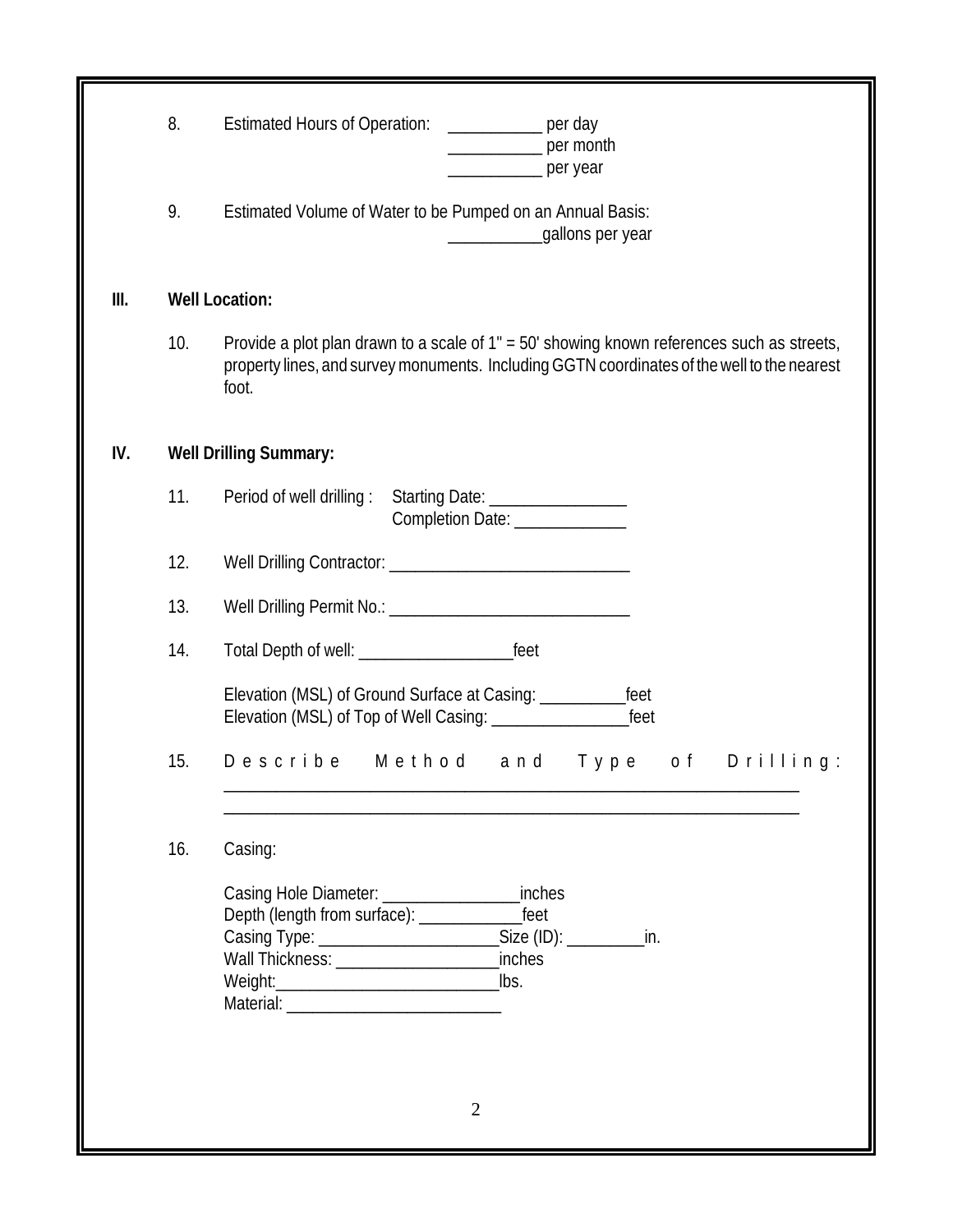| 17. | Well Screen:                                                                                                                                                                                                                                                      |
|-----|-------------------------------------------------------------------------------------------------------------------------------------------------------------------------------------------------------------------------------------------------------------------|
|     | Screen Type (ID): ____________inches. Slot Size: _________________inches                                                                                                                                                                                          |
|     | D e s c r i<br>b e M<br>d d<br>e th<br>$\Omega$                                                                                                                                                                                                                   |
|     |                                                                                                                                                                                                                                                                   |
| 18. | <b>Cement Grouting:</b>                                                                                                                                                                                                                                           |
|     | Gravel Size: ____________inches<br>Annular Thickness: __________feet. Cubic Yards of Cement Placed: ____________                                                                                                                                                  |
|     | Describe Method of Grouting Used and Emplacement /Placement Procedures:                                                                                                                                                                                           |
|     |                                                                                                                                                                                                                                                                   |
|     |                                                                                                                                                                                                                                                                   |
| 19. | Describe Well Development Method(s):                                                                                                                                                                                                                              |
|     |                                                                                                                                                                                                                                                                   |
|     | <b>Well Construction Summary:</b>                                                                                                                                                                                                                                 |
| 20. | Flow Measurement and Testing, if Performed:                                                                                                                                                                                                                       |
|     | Pump Capacity: _______________gpm<br>Static Water Level: ______________<br>feet<br>Pumping Water Level: ___________feet<br>feet<br>Top Elevation (MSL): _____________feet<br>Bottom Elevation (MSL): _________<br>feet<br>Specific Capacity at Test: _________gpm |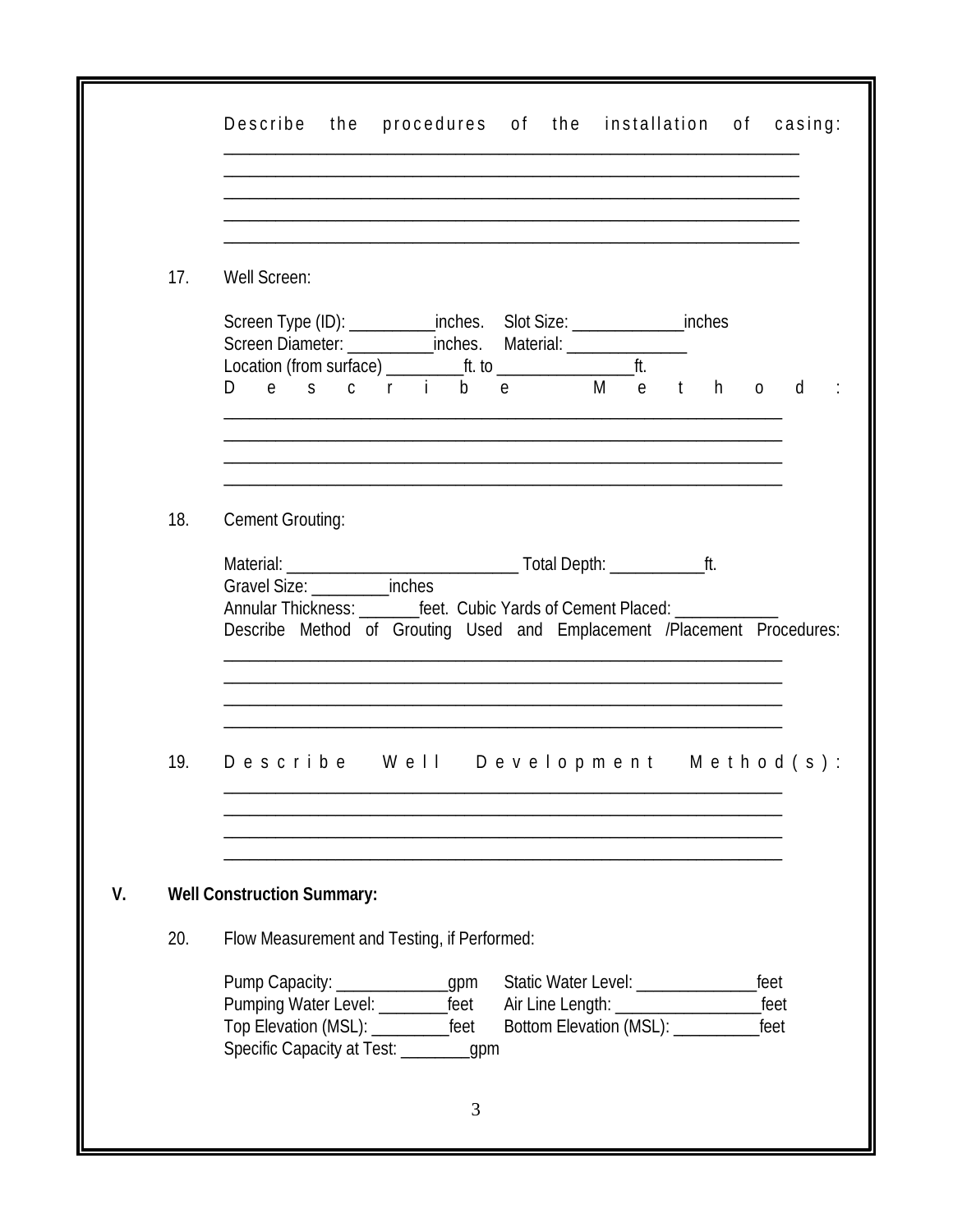| 21. | Provide a plan(s) of the well showing the following information                                                                                                                                                     |  |  |  |  |
|-----|---------------------------------------------------------------------------------------------------------------------------------------------------------------------------------------------------------------------|--|--|--|--|
|     | 1.<br>Control valves, sampling tap(s), miscellaneous fittings and appurtenances, and                                                                                                                                |  |  |  |  |
|     | discharge piping;                                                                                                                                                                                                   |  |  |  |  |
|     | Flow metering device, including size, and flow range and manufacturer;<br>2.<br>3.<br>Vertical cross-section of the well showing details of the casing, grouting, pump                                              |  |  |  |  |
|     | setting, gravel pack, water level measurement devices;                                                                                                                                                              |  |  |  |  |
|     | Chlorination and fluoridation equipment; and<br>4.                                                                                                                                                                  |  |  |  |  |
|     | 5.<br>Elevation and location of permanent benchmark.                                                                                                                                                                |  |  |  |  |
|     | Describe provisions for protecting the wellhead from erosion and animals and other<br>contamination by specifying provisions for sanitary well seal, casing height above ground, and<br>flood level elevation, etc. |  |  |  |  |
| 23. | Describe methods and procedures used for disinfecting the well.                                                                                                                                                     |  |  |  |  |
| 24. | If not previously submitted, attach a log of the well to the application.                                                                                                                                           |  |  |  |  |
|     | Signature:                                                                                                                                                                                                          |  |  |  |  |
|     | Title<br>Name                                                                                                                                                                                                       |  |  |  |  |
|     | knowledge of the facts herein set and that the same are true and correct tot he best of my knowledge<br>and belief and are made on good faith.                                                                      |  |  |  |  |
|     |                                                                                                                                                                                                                     |  |  |  |  |
|     |                                                                                                                                                                                                                     |  |  |  |  |